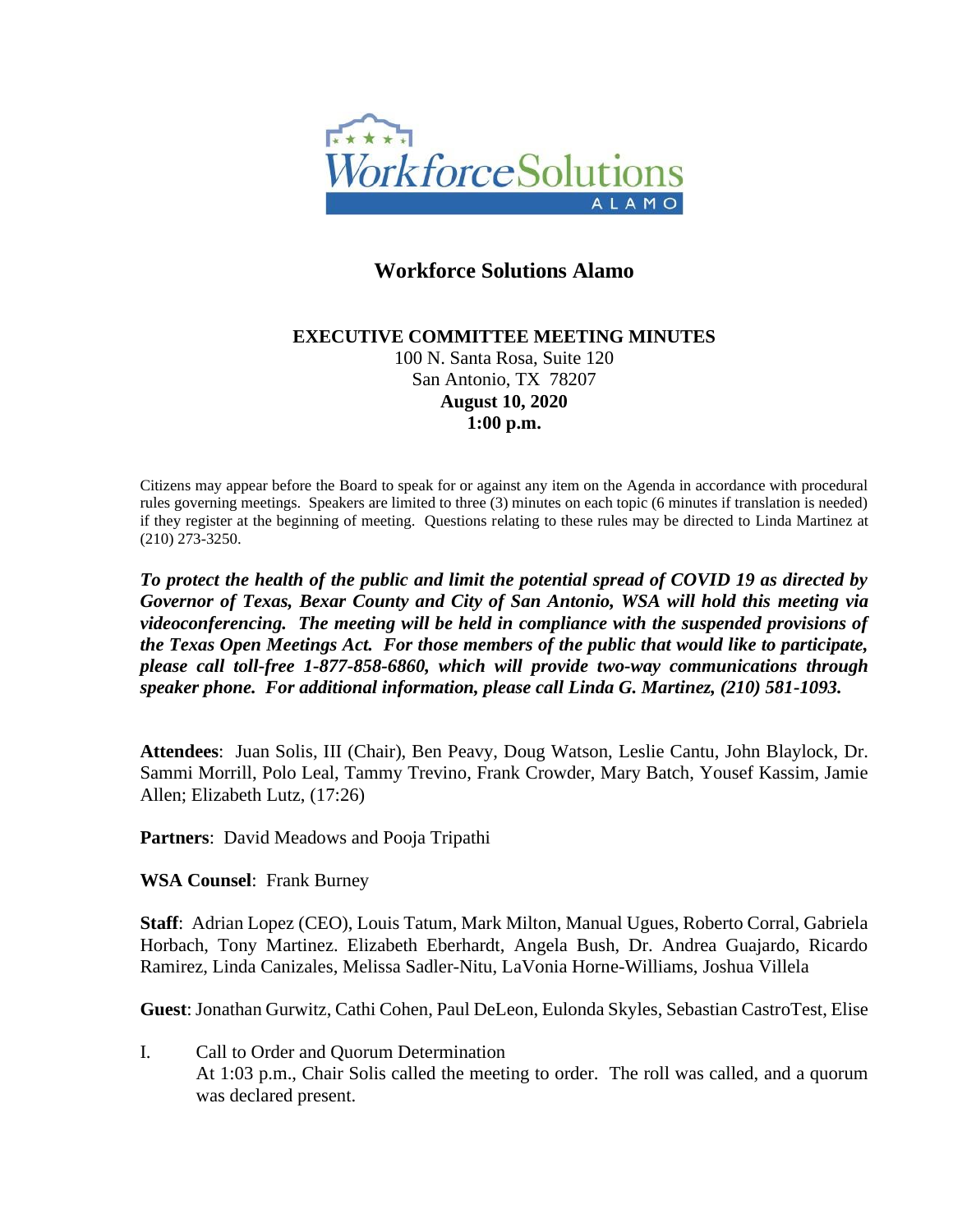- II. Declarations of Conflict of Interest Presenter: Chair Solis Mr. Watson recused himself from item VI (d) (COSA Childcare contract)
- III. Public Comment Presenter: Chair Solis None
- IV. Consent Agenda: Discussion and possible action. Presenter: Chair Solis

#### a. Prior meeting minutes for June 5, 2020 **Upon motion by Director Mary Batch and second by Director Frank Crowder, the Committee unanimously approved the minutes for June 5, 2020.**

- V. Audit and Finance Committee Report: (3:30)
	- a. Annual Budget (FY20-21): Mr. Tatum reviewed the proposed budget for FY21. Notable items include increased:
		- Personnel costs
			- Prior FY20 budget funded a total of 43 positions. As of July 2020, WSA staffing funded 42.5 FTE increased \$107,000 from prior year
			- In fringes, higher group health insurance increase of \$168,654 or 20%, projecting an increase in health renewal in January 2021.
			- Facility costs decreased \$15K
			- Equipment/Software/Maintenance Support increased \$5K from prior FY
			- COVID-19 funding
				- City and County Projects will last 12-months and we will allocate some of those costs for our facilities, our staffing here and contractors
				- Funding has been allocated for the corporate budget approx. \$44K for the city, and the county, and the facilities approx. \$50K
		- Chair Solis asked clarification: page 13- WSA took a reduction of \$1.6M
		- Mr. Tatum: yes, reduction of \$1.6M was an allocation between dislocated adult and Youth. We received clarification on some of the funding that we received in a W. P. A. grant, we can give some of those salaries to the contractors
		- Chair Solis: because we acquired the city contract as well as the county contract, it allows us to offset some of the reduction that we are experiencing from the state level due to their cuts that they gave us?
		- Mr. Tatum: Yes, sir. We're implementing a new cost allocation system, as well as the contractors are doing working on these projects to maximize the dollars and some staff will be allocating time to these contracts. We'll have revised numbers on budget amendment that will free up additional dollars, that will allow us to push down to the contractors. The contractor staff are aware of this.
	- b. Financial Reports: Mr. Tatum briefed the Committee on some minor issues.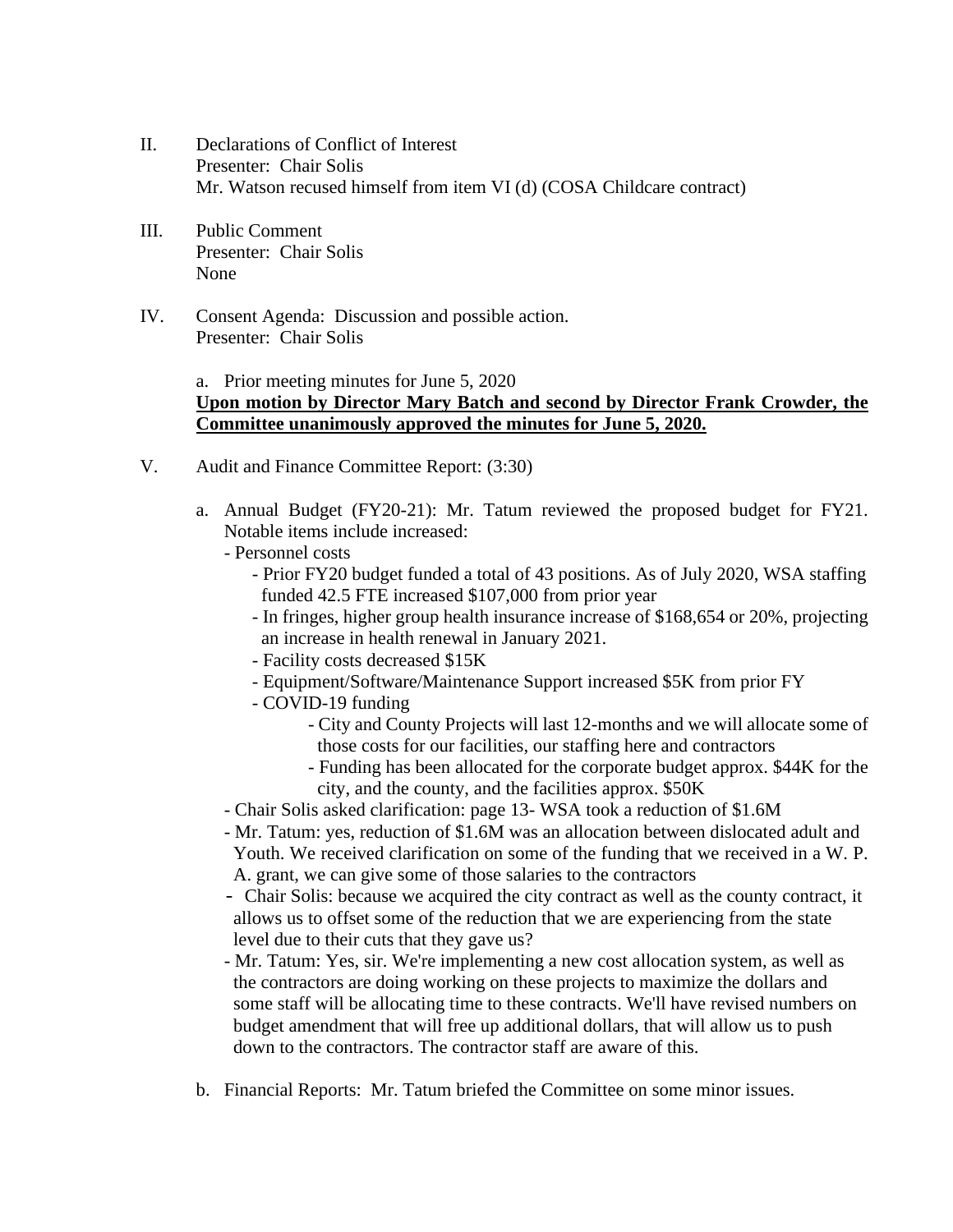# **Upon motion by Director Watson and second by Director Dr. Morrill, the Committee unanimously approved item V(a).**

- VI. Contract Renewals (19:32) Presenter: Mark Milton, COO
	- a. Mr. Milton recommended renewal of the GPS Adult Services contract with C2. **Upon motion by Director Trevino and second by Director Batch, the renewal of contract with C2 for Adult Services was unanimously recommended.**
	- b. Mr. Milton recommended renewal of the GPS Youth Services contract with C2. **Upon motion by Director Lutz and second by Director Kassim, the renewal of contract with C2 for Youth Services was unanimously recommended.**
	- **c.** Mr. Milton recommended renewal of the Youth Services contract with SERCO. Chair Solis recommended to include more special grants and programs as with C2 to be consistent. **Upon motion by Director Watson and second by Director Cantu, the renewal of contract with SERCO for Youth Services was unanimously recommended.**
	- d. Mr. Milton recommended renewal of the Childcare Services contract with City of San Antonio. **Upon motion by Director Trevino and second by Director Batch, the renewal of contract with COSA for Childcare Services was unanimously recommended**.
- VII. Oversight Committee Report: Chair Watson reviewed performance of programs.
	- a. Monthly performance: Chair Watson and Mr. Milton flagged a couple of contractual performance issues that will be monitored.
	- b. Childcare services: Chair Watson reported on a new TWC rule relating to a 14-day waiting period for change in childcare centers by parents. Upon motion by Director Batch and second by Director Lutz, the Committee unanimously recommended this change in policy on waiting period for changing daycare centers.
	- c. TRS Discount: Chair Watson and Mr. Lopez briefed the Committee on proposed discount policy.
	- d. Quality Assurance: Mr. Lopez informed the Committee of a report in the backup materials.

## VIII. Chair Report

Presenter: Mr. Juan Solis, III, Chair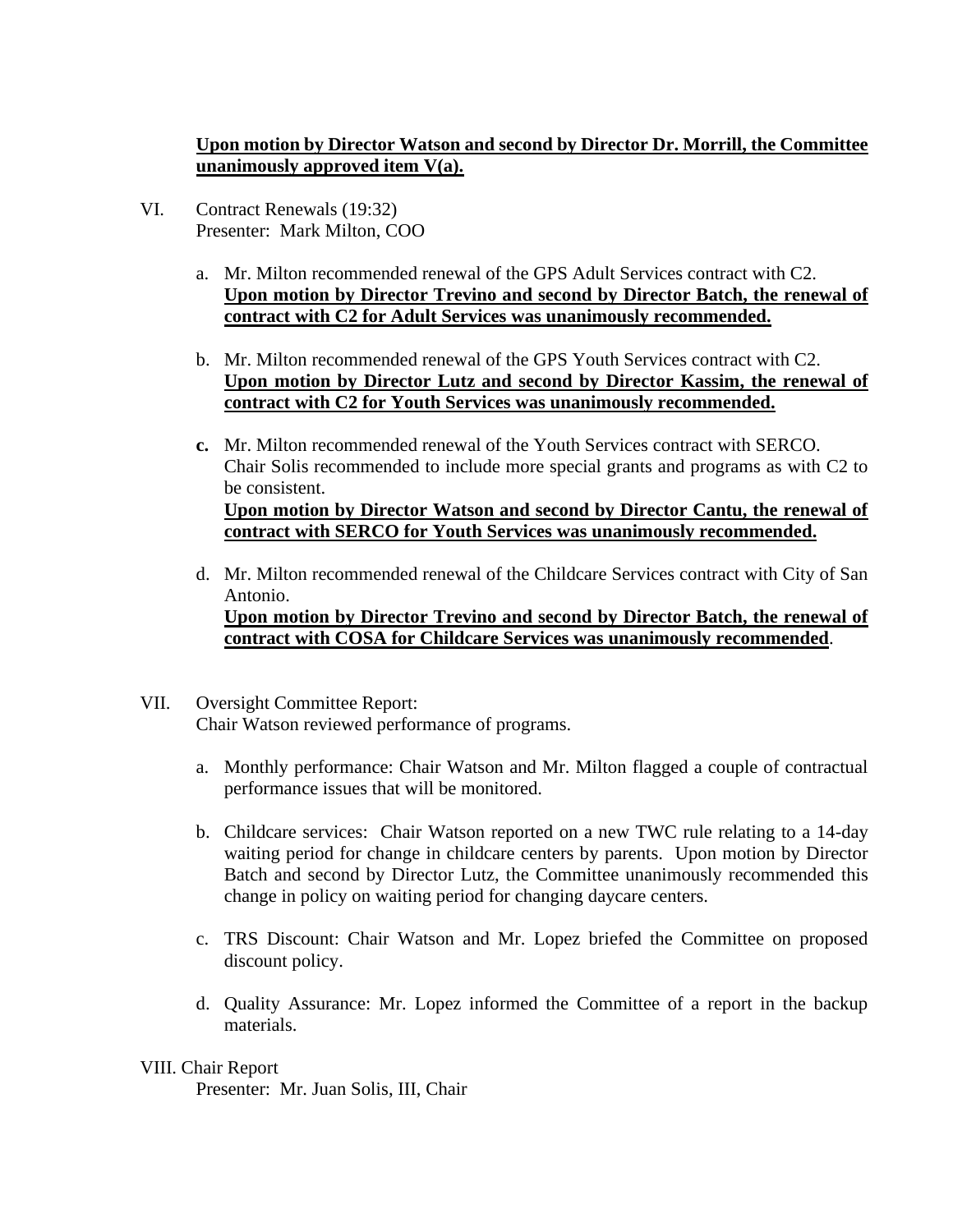- a. Funding Agreement under CARES with Bexar County: Chair Solis briefed the Committee on the BC contract.
- b. Funding Agreement under CARES with City of San Antonio: Chair Solis briefed the Committee on the COSA contract.
- c. Childcare Committee: Chair Solis advised the Committee of a new Board committee focusing on Childcare issues, Director Watson to chair.
- IX. CEO Report: Presenter: Adrian Lopez
	- a. Summary Budget Presentation
	- b. Unemployment Claims: C2 and SERCO provided an overview of their services and what they have learned from the COVID pandemic.
	- c. WSA website: Mr. Lopez advised the Committee of revisions to website, a work in progress.
	- d. WSA donation: Mr. Lopez advised the Board of a new employee with a foster child, with staff providing donations.

## X. **Executive Session: The Executive Committee went into Executive Session at 2:08 pm under sections 551.072, 551.071, 551.074, and 551.089, and adjourned at 2:53 p.m. No action was taken.**

XI. Adjournment Presenter: Chair Solis

> There being no further business, a motion was made by Director Allen and second by Director Watson the meeting adjourn. The motion carried unanimously. The meeting adjourned at 2:58 p.m.

Enclosures

- Certificate of Executive Session